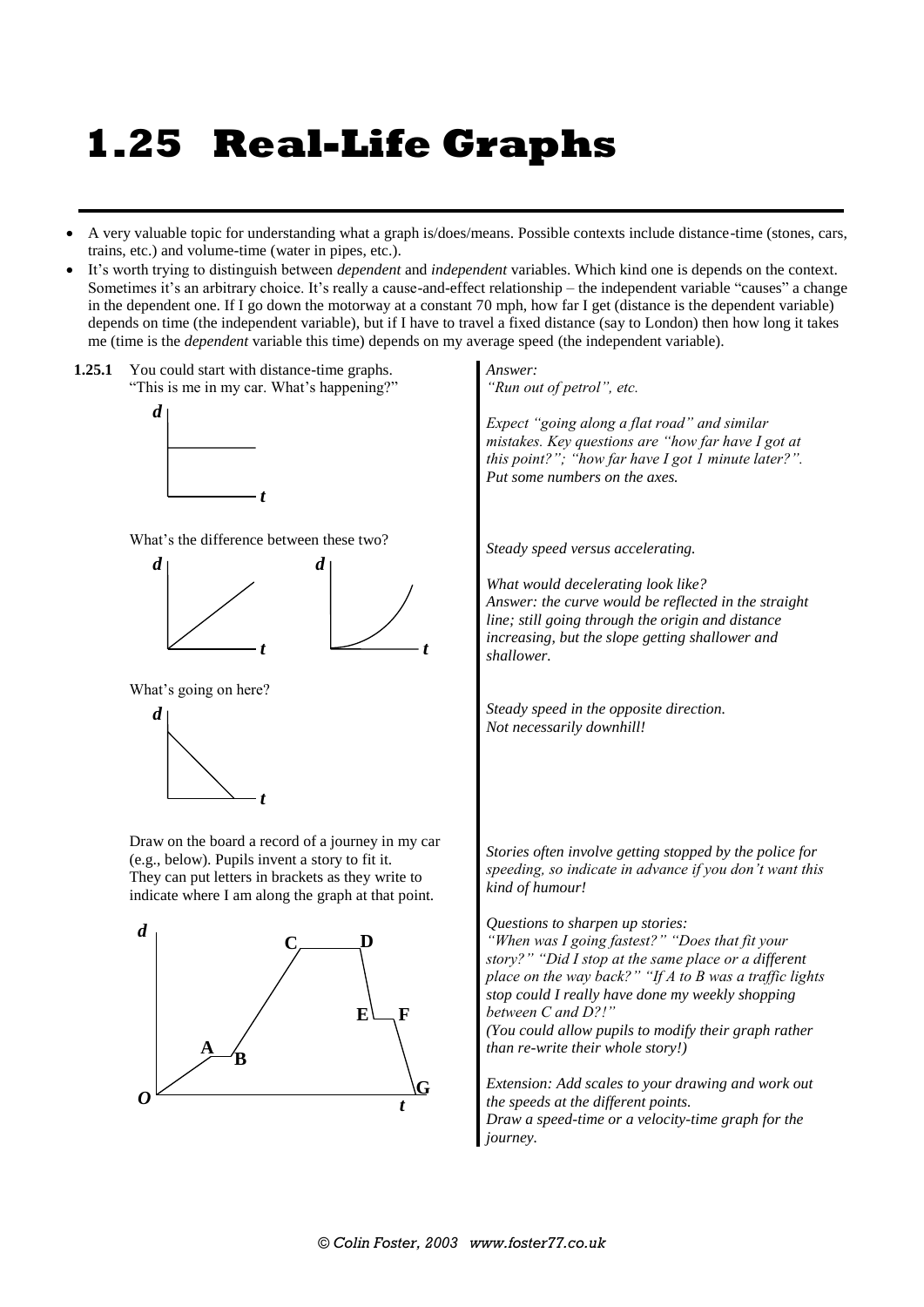**1.25.2** Draw a distance-time graph for the story of the hare and the tortoise. (You could ask one pupil to remind the rest of the story.)

> (The line should be steeper for the second leg than for the first leg of hare's journey. Both lines must be considerably steeper than the tortoise's line. Make sure the tortoise wins!)

- **1.25.3** Draw a distance-time graph for your journey to school today. Put approximate values on the axes and annotate it to explain what's going on. You could use vertical lines to separate bus-walking-train, etc. regions.
- **1.25.4** Draw on the board a graph of 3 people running a race (e.g., below). Pupils write a race commentary. Who is in the lead at the start? Who overtakes who in what order? Was it a close finish? Did people run at steady speeds or did they all gradually get quicker? Did any of them seem to run out of steam?



- **1.25.5** Draw a graph of a *Skoda* accelerating away from a standstill at traffic lights. On the same graph draw a *Ferrari*.
- **1.25.6** Draw a distance-time graph for a dog running round in a circle (chasing its tail).

What if it gets faster and faster?

What about a cat chasing a dog in a circle?

**1.25.7** Alex runs round and round a race track taking 40 seconds to complete each circuit. Beth runs the opposite way round the track and meets Alex every 15 seconds. How long does it take Beth to complete each circuit of the track? Assume that they both run at constant speed and never get tired.

> If Clare runs in the same direction as Alex and passes him every 60 seconds, how often do Clare and Beth pass each other?

**1.25.8** Graphs of height, diameter, etc. versus volume or time as liquids are poured at a steady rate into oddlyshaped containers.

You can actually do it reasonably well (qualitatively)



*If the journey to school makes a rather dull graph, pupils could choose a different journey – to a friend's house, on holiday, etc.*

*C runs slowest – perhaps that's why they gave him a head start. Anyway, he speeded up but still came last. A made a poor start but picked up speed and won. B started fastest but seemed to "take it easy", and A speeded up and overtook him as he slowed down. Once he saw that A was going to win he increased his speed but it was too late and he only came in 2nd .*

*Pupils might make these details into a more realistic "commentary"-style.*

*Could discuss "0 to 60" values as a measure of acceleration.*

*Answer: to draw a normal distance-time graph, you need to consider just 1 direction of motion. Therefore, at a steady speed you get a sine wave. Motion at an increasing speed gives a sine wave of increasing frequency (decreasing time period). The cat's motion would also be sinusoidal at a similar frequency, though out of phase.*

*Answers: Could sketch distance-time graphs and use similar triangles.*

Alternatively, Alex's speed  $=\frac{1}{40}$  circuit/sec. *If Beth's speed = b*, then  $\frac{1}{40} + b = \frac{1}{15}$  so  $b = \frac{1}{15} - \frac{1}{40} = \frac{1}{24}$ , so Beth takes 24 seconds to complete *a* circuit. If Clare's speed = c, then  $c - \frac{1}{40} = \frac{1}{60}$  so  $c = \frac{1}{40} + \frac{1}{60} = \frac{1}{24}$ , so Clare is running at the same *speed as Beth. So they meet each other twice during each circuit, so they pass every 12 seconds. It* may be useful to mention  $\text{rate} = \frac{\text{how much}}{\text{how long}}$ ;

*e.g., litres/min or mph or £ per kg, etc.*

*© Colin Foster, 2003 www.foster77.co.uk*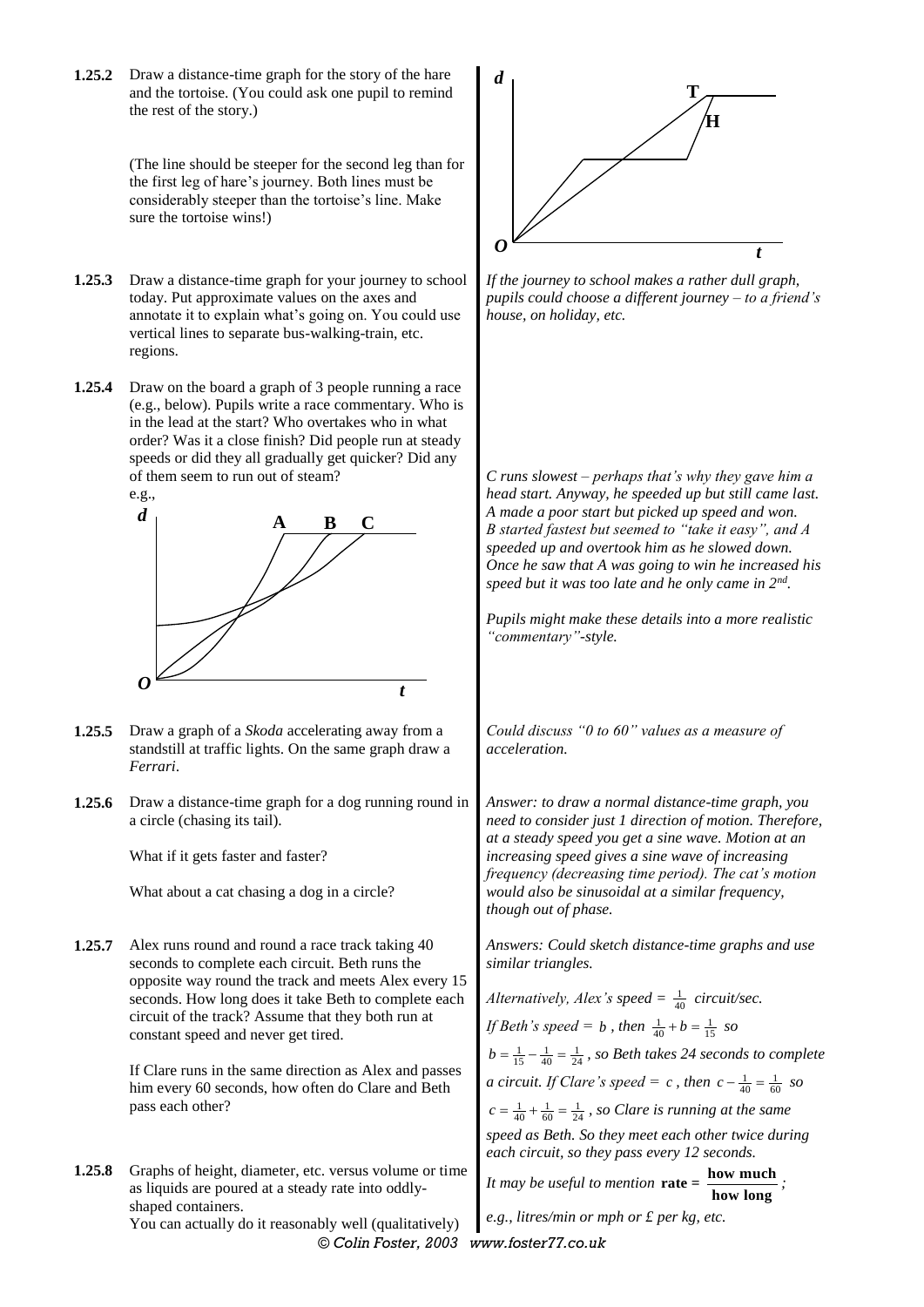with two jugs of water and some common containers (measuring cylinders, conical flask, beaker, test-tube from science dept.). *Teacher demonstration is the safest!*

**1.25.9** A caterpillar crawls at a speed of 40 cm per hour towards a bed of cabbages. After eating his fill, he crawls back (more slowly) at only 10 cm per hour. What was the caterpillar's average speed over the whole journey? The answer *isn't* 25 cm/hour.

**1.25.10** A train leaves London at 9.00 am heading for Edinburgh and travelling at 100 mph. At the same time a train leaves Edinburgh travelling at 120 mph towards London. When they pass each other, which train is closer to London?

**1.25.11** A train leaves Birmingham New Street Station and accelerates at a steady rate up to a speed of 100 mph. It maintains this speed for 30 mins before decelerating at a steady rate to a stop. If the whole journey takes 35 mins, how far has the train travelled?

- **1.25.12** Pupils may have come across the *suvat* equations in Science, but may not realise that they relate to velocity-time graphs (see sheet).
- **1.25.13** Zeno's Paradox of the Tortoise and Achilles (about 500 BC). The idea is that a tortoise challenges a man called Achilles to a race. Although the tortoise will obviously run slower than Achilles, the tortoise claims that he can still win so long as he gets a bit of a head start. Let's imagine that the race is 100 m and that Achilles can run at 10 m/s, whereas the tortoise can only do 1 m/s. Let's say that Achilles gives him a 10 m start. What will happen?

Here is the tortoise's (wrong) argument: One second after the race starts, Achilles will have run 10 m and is at the spot where the tortoise started, but he doesn't catch up with the tortoise yet because the tortoise has moved forward 1 m during that second. It takes Achilles another 0.1 second to catch up with where the tortoise is now, but by then the tortoise has moved on a further 10 cm. No matter how many times Achilles tries to catch him up, he'll always be a tiny bit behind – he'll never be able to overtake him.

*Answer: 16 cm per hour.*

*He spends four times as long returning as he took getting there (since he travels at only a quarter of the* 

speed), so the mean speed is  $\frac{1 \times 40 + 4 \times 10}{5} = \frac{80}{5} = 16$  $5 \qquad \qquad 5$  $\frac{\times 40 + 4 \times 10}{5} = \frac{80}{5} = 1$ 

*cm/hour. (You could draw a distance-time graph to visualise this.)*

*Answer: They must be the same distance from London when they pass, obviously!*

#### *Answer:*

*The easiest way of solving this is to draw a speed-time graph and calculate the area underneath it. The graph is a trapezium of "height" 100 mph. The "top length" is 0.5 hours and the "bottom length" is the total journey time*  $\frac{35}{60}$  *hours.* 

*Therefore, the total distance*  $= \frac{1}{2}(a+b)h$ 

$$
= \frac{1}{2}(\frac{1}{2} + \frac{35}{60})100 = 54.2 \ \text{miles.}
$$

*These equations are valid only for constant (uniform) acceleration.*

*This can make an interesting class or group discussion.*

*A* paradox *is something that sounds right but doesn't seem to make sense.*

*These aren't realistic values; they're just nice numbers to make the paradox easier to grasp.*

*Commonsense says that Achilles will take 10 seconds to get to the finish, whereas the tortoise will take 90 seconds (he has to run only 90 metres), so Achilles will still win by 80 seconds. This is in fact correct.*

*The tortoise is wrong because after 1.1111… seconds Achilles will catch him up and then overtake him – and after 10 seconds he'll have won the race. The mistake is to think that because the time 1.111… (recurring) seconds has infinitely many digits it is an infinite amount of time; it isn't, it's in between 1.1 and 1.2 seconds.* ( $10t = 10 + t \implies t = \frac{10}{9}$  when they meet.)